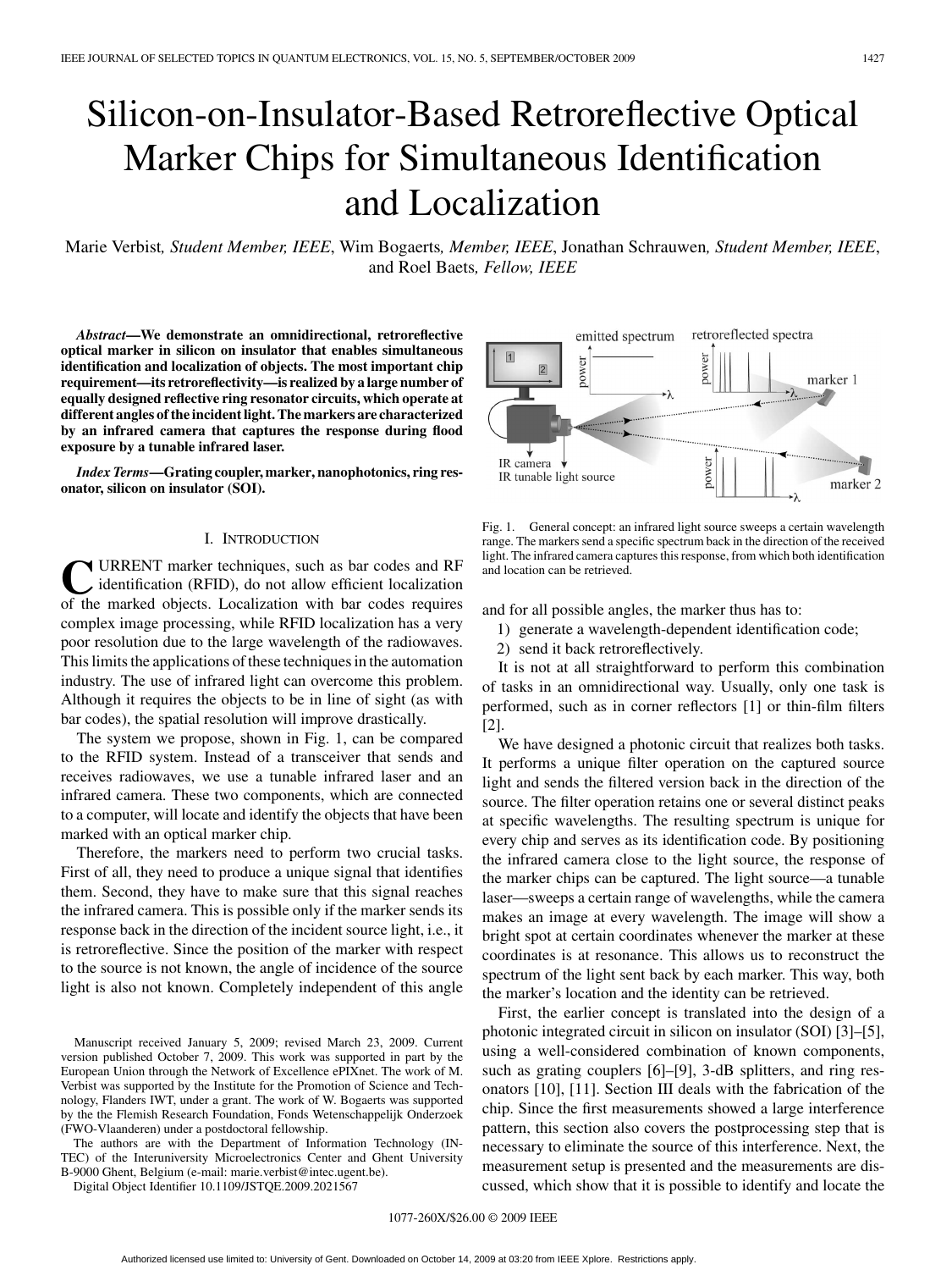marker at all angles. Section V suggests some improvements for the next-generation optical markers.

## II. MARKER DESIGN

To obtain a miniaturizable marker, we use an SOI photonic integrated circuit [3]. Because of the high refractive index contrast between core and cladding, light can be guided through curved waveguides with a radius of curvature as low as a few micrometers [4]. Ring resonators, which will perform the filter operation, can therefore be spectacularly miniaturized [10]. Furthermore, we can rely on very mature CMOS technology for the fabrication of these devices.

Ring resonators are chosen for their small footprint and high Q-factor. Their spectra consist of a very sharp peak at the resonance frequency, which is repeated after a certain distance, called the free spectral range (FSR). Adding more rings with different resonance frequencies between the same straight waveguides creates a drop spectrum that shows several distinct peaks within one FSR. In this way, unique identification codes can be created that are repeated within every FSR. The larger the FSR and the higher the Q-factor, the more codes can be produced this way.

When designing a passive chip, a high coupling efficiency into and out of the chip is crucial. Coupling from the outside world to the chip and back is achieved by focusing grating couplers [6], [7] that have a coupling efficiency of about 30% in our case. This efficiency can, in principle, be improved to values beyond 80% [9]. For a given wavelength, these periodic gratings operate with maximum efficiency at one angle. This angle is determined by the Bragg condition of the periodic grating and its orientation. Since the grating is finite in size, a certain bandwidth is coupled over a certain cone of angles. In our case, the grating has a size of about 400  $\mu$ m<sup>2</sup> and a 3-dB bandwidth of 40 nm. It should be noted that grating couplers couple only TE-polarized light. Therefore, it is best to use a circularly polarized source, because regardless of the marker's orientation, there will be a sizable TE-polarized component that can be coupled in.

The entire system relies on the retroreflectivity of the marker chips. A sufficiently large fraction of the light has to be sent back in the same direction for the camera to detect it. For a known fixed angle of incidence, this can be achieved by directing the filtered light back to the same grating coupler, where it is coupled out. The light will be sent back in a cone around the same angle at which it was received, i.e., the circuit is retroreflective, since the same Bragg equation governs the coupling angle.

Fig. 2 shows a schematic representation of how this retroreflectivity is combined with the signal filtering by a ring resonator. The incoupled light is split by a 3-dB splitter, and reaches the ring resonator through both waveguides. Only wavelengths near the resonance of the ring resonator will be sent back to the 3-dB splitter and the grating coupler. In this way, the circuit is retroreflective for only the dropped wavelength.

However, obtaining retroreflectivity for any arbitrary direction of the incident light is less straightforward. This problem is solved by combining many retroreflective substructures that operate at a slightly different fixed angle. Fig. 3 shows two



Fig. 2. Schematic representation of the structure that couples light in for a fixed direction, filters it, and sends it back under the same angle as it was received.



Fig. 3. Configurations (a) and (b) combine, respectively, 100 and 120 grating couplers with five different tilt angles.

possible configurations of the substructures. Configuration (a) consists of 100 substructures, with five different grating periods and 20 different orientations. Configuration (b) has 120 substructures, with again five different grating periods, but 24 different orientations. This last configuration is twice the size of configuration (a)  $(1 \text{ mm}^2 \text{ versus } 0.5 \text{ mm}^2)$ , which means that the use of space is less efficient. Configuration (b), however, places all ring resonators as close to each other as possible in the center of the structure. Therefore, the variations in the resonance frequency that arise from wafer-scale fabrication methods, such as photolithography, will be minimized. Configuration (b) will thus perform slightly better. In the fabrication process that was used, we have measured local uniformity of wavelength filters in the subnanometer range and longer range uniformity of 1–2 nm [5].

## III. FABRICATION

# *A. CMOS Fabrication*

One of the many advantages of SOI chips is that they can be fabricated using CMOS fabrication techniques. This allows for mass fabrication and cost reduction. We used common SOI wafers with a 220-nm-thin silicon layer ( $n = 3.45$ ) on top of a 1- $\mu$ m-thick oxide cladding layer ( $n = 1.45$ ). The structures are defined in an optical resist with deep UV lithography and then directly etched into the silicon layer. More details about this fabrication process can be found in [3].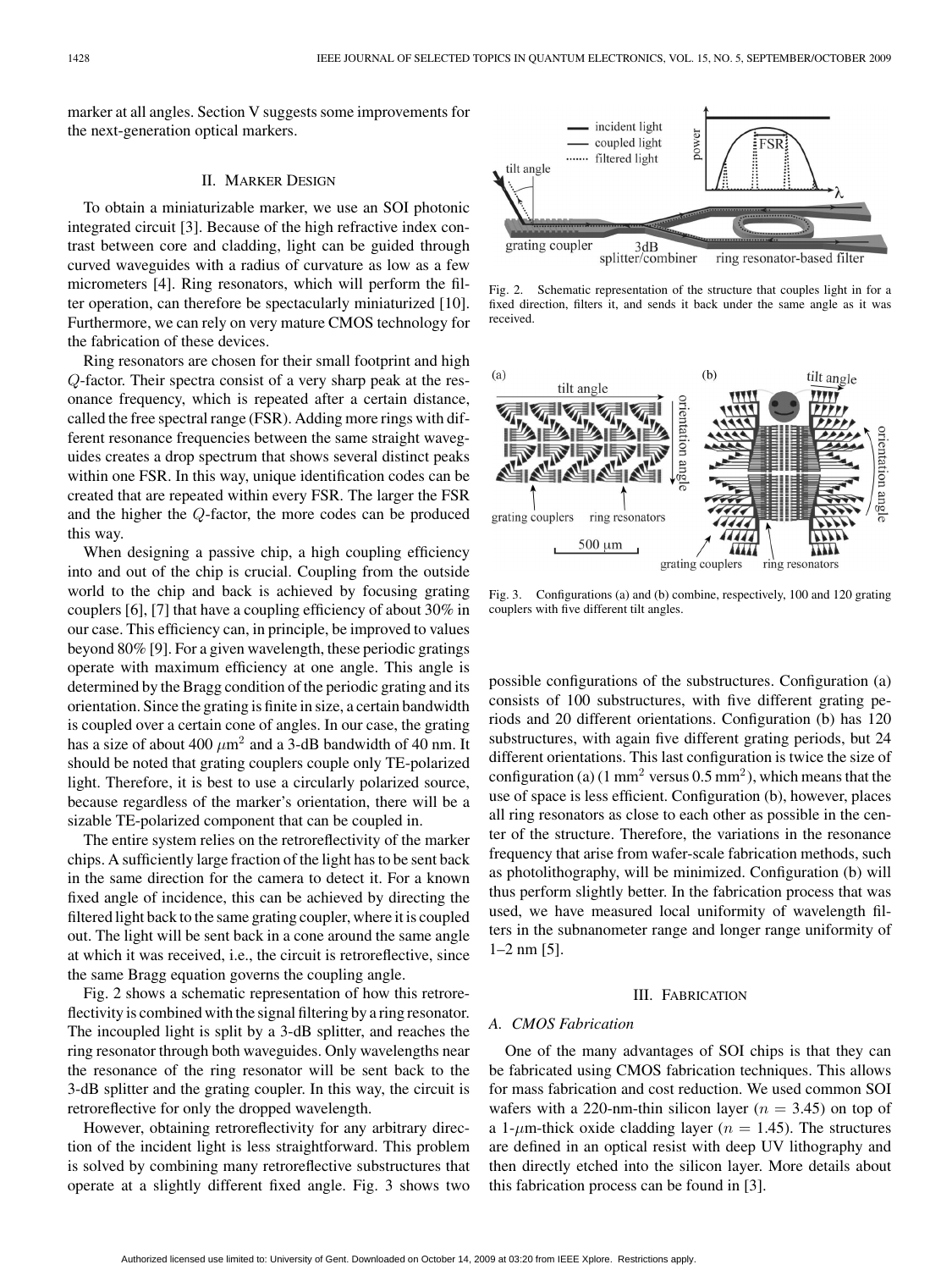

Fig. 4. (a) Interference is caused by incoupling of light that enters the chip and reflects at the substrate. (b) It is eliminated by means of a highly reflecting gold layer (100 nm) on top of a planarizing micrometer-thick BCB layer. The superimposed periodic interference pattern dissappears from the measurements.

As noted before, this fabrication process introduces small variations in the dimensions of structures. For example, two waveguides that are spaced far apart on a chip might not have exactly same thickness. This is why the design of Fig. 3(b) will lead to slightly more reliable results.

#### *B. Reducing Interference*

Grating couplers [6] are usually used for coupling light with an optical fiber at the optimal angle. In this situation, only the grating coupler itself is illuminated and not much of the surrounding areas. In our case, the light source is located far from the chip, whose location is still unknown. It is thus the intention that the entire chip be illuminated. Early measurements, however, reveal a problem due to this flood exposure. Large interference patterns are superimposed on the useful signal, thus destroying it completely. Fig. 4 illustrates how and where this interference occurs. Everywhere on the air–chip interface, a large fraction of source light is transmitted and propagated toward the bottom of the substrate where it is reflected upward. At a certain distance from the grating, this upward reflection reaches the grating couplers under the optimal angle for coupling. The directly coupled light will therefore interfere with the light bounced off the substrate. This effect could be confirmed from optical measurements that show a periodic interference pattern with a period that corresponds to the right path-length differences. To eliminate this effect, as well as scattering at waveguide structures, the entire chip—with the exception of the grating couplers is covered with a highly reflective layer (Au) by sputtering and liftoff. To optimally suppress the scattering, gold is deposited on a planarizing benzocyclobutene (BCB) polymer coating. This way, a very good planarization is obtained [see Fig. 4(b)]. This also resulted in interference-free measurements, which prove the effectiveness of the 100-nm-thick planarized gold layer. Alternatively, an absorbing layer could be used.



Fig. 5. Measurement setup uses a fiber that is cleaved or polished at an angle of 40◦. This fiber can thus be placed almost horizontal. This is needed to avoid blocking the camera.

#### IV. MEASUREMENTS

# *A. Camera-Based Measurement Setup*

In the ideal setup, the light source is on the chip–camera axis, which avoids a mismatch between the backreflected light and the position of the camera. To obtain this situation without blocking the camera, a fiber is polished at 40◦. By placing the fiber almost normal to the chip–camera axis, the source light will be sent along this axis, as shown in Fig. 5. The fiber itself does not significantly disturb the camera images because it is far out of focus. The distance between the chip and the camera was about 12 cm, and the tip of the fiber was positioned 3– 4 cm above the chip. The power of the laser was set at 2 mW, which was more than sufficient for this distance. Considering the femtowatts sensitivity of our camera, it should, in principle, be possible to increase the distance between source/camera and chip to several meters. It is important to note that the efficiency of any camera can be drastically improved by increasing the integration time.

# *B. Spectra*

The camera takes an image at every wavelength that is sent out by the laser. The marker chips will send this light back to the camera only if the wavelength is near the resonance of one of its rings. From the temporal and spatial information of the camera images, the identity and position of the marked object can be retrieved. This is done by attributing a spectrum to all image coordinates. In principle, for every pixel, the gray value can be set out as function of the wavelength to obtain the spectra of the light that reaches the camera. This will, however, not be very practical, since it would be very sensitive to noise and vibrations. In practice, the maximal pixel value over certain areas will be registered. The size of these areas could, for instance, be defined according to the size of the objects or might even be changed dynamically when an object is found in a certain area to obtain the exact location. From the spectrum of the area where an object is located, the identity of this object can be interpreted easily through its unique spectrum.

Our measurement setup is controlled by a program in which these areas can be defined manually. This even allows us to register the spectrum of one single grating coupler.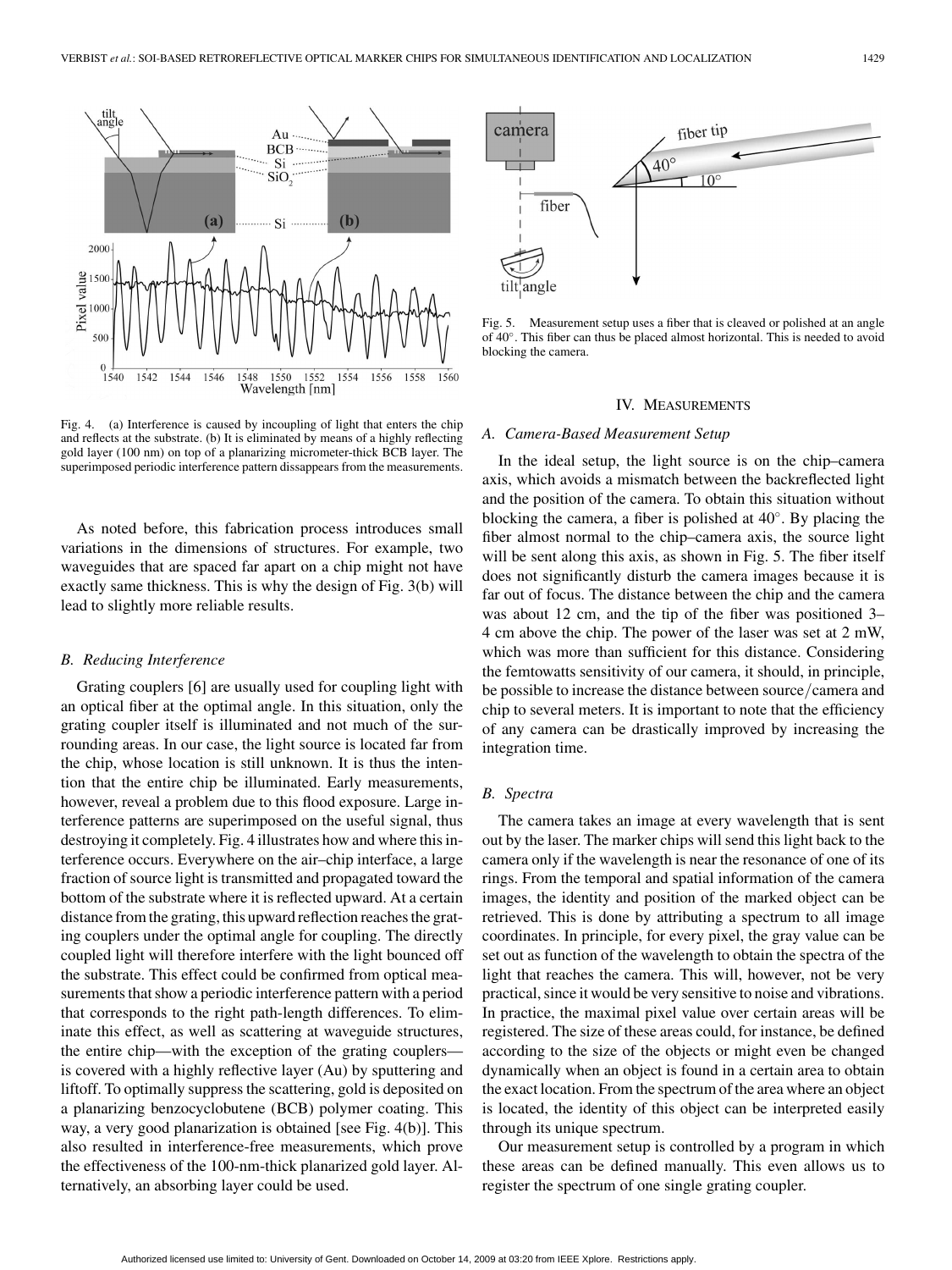

Fig. 6. Camera image and corresponding spectra of configuration shown in Fig. 3(b), placed at a random orientation and tilt angle. The spectra are measured over three areas: (A) over the entire chip and (B) and (C) over each of the active grating couplers.

#### *C. Measurements*

All measurements are performed using marker chips with the configuration shown in Fig. 3(b). One marker chip is placed under the measurement system at a random orientation and tilt angle. At all frequencies, camera images show some scattered light at the edges of every grating coupler. When the swept source reaches the resonance frequency, the image shows that two grating couplers are able to couple the light into and out of the chip. This image is shown in Fig. 6. The two operating grating couplers are designed for the same tilt angle, but for a different orientation. This tells us that we could still reduce the number of grating couplers with different orientations, since one responsive grating coupler is sufficient.

We manually define three different areas in the camera image and record the spectra over these areas. Area A covers the entire chip. Areas B and C are chosen closely around each of the active grating couplers. It is easy to see that the response of B is somewhat stronger than the response of C. The angle of incidence is thus closest to the ideal coupling angle of the grating coupler in area B. More importantly, the peaks of A and B overlap at the resonance frequencies. The noise, consisting of scattered light at gold edges near other grating couplers, is low enough to obtain a good SNR. It should be clear that the noise does not add up, because the maximal pixel value, instead of the average pixel value, is registered.

When tilting the chip, the coupled wavelength range shifts due to a change of the Bragg condition. This can be understood when we consider that the actual grating period that is "felt" by the incident light becomes smaller when the tilt angle increases. For a larger tilt angle, the central wavelength of the coupled light will thus shift to smaller wavelengths. It is possible to see the response of the marker only when sweeping a large range of wavelengths, much larger than one FSR of the ring resonators.

To observe this shift, we estimated the central wavelength and bandwidth of the grating couplers at five different tilt angles from the peak heights of the corresponding measurements. The results are shown in Fig. 7. At a tilt angle of 5◦, the responsive grating coupler (designed for a  $0°$  tilt angle) has central



Fig. 7. Bandwidth of two grating couplers estimated from the peak heights of measurements shown in Fig. 6 at five different tilt angles. Changing the tilt angle causes a large shift of the bandwidth coupled in by the same grating coupler.

wavelength of about 1550 nm. At a tilt angle of 10◦, the central wavelength is shifted over about 35 nm, which is slightly more than two FSRs. At 15◦, the same shift is expected, but the actual central wavelength is outside of the swept wavelength range. Fortunately, as can be seen in the second graph, the grating coupler designed for 20◦ becomes responsive at this point. For a 15◦ tilt, the central wavelength at this grating coupler is almost 1620 nm. For tilt angles of 20◦ and 25◦, the response of this second grating coupler shows a comparable blue wavelength shift.

The overlap of the response of the grating couplers at  $15^\circ$ is very important. It shows that the response of the chip can be measured at any angle, provided a large enough wavelength range is swept.

## V. NEW GENERATION OF OPTICAL MARKERS

This first prototype has proven that it is possible to retain the identity and position of the marked object. The design can, however, still benefit from a thorough optimization. From the presented measurements, some particular suggestions can be made for the next generation of optical markers.

First of all, the coupling angles of the gratings can be distributed more efficiently. There can be a smaller set of orientation angles, since the current design shows two simultaneously operating grating couplers. More different tilt angles are needed to reduce the frequency shift and ensure a good SNR at all angles. The number of grating couplers could also be reduced by half if 2-D gratings were used [8]. These gratings are designed to couple two polarizations, and can therefore cover two orientations in our case. This will not reduce the number of filters.

The grating couplers should be optimized to enhance their bandwidth. This could ultimately allow us to measure the response of the chip within one FSR, reducing the requirements of the swept source. A further increase in the coupling efficiency would allow larger distances between the marked objects and the light source [9].